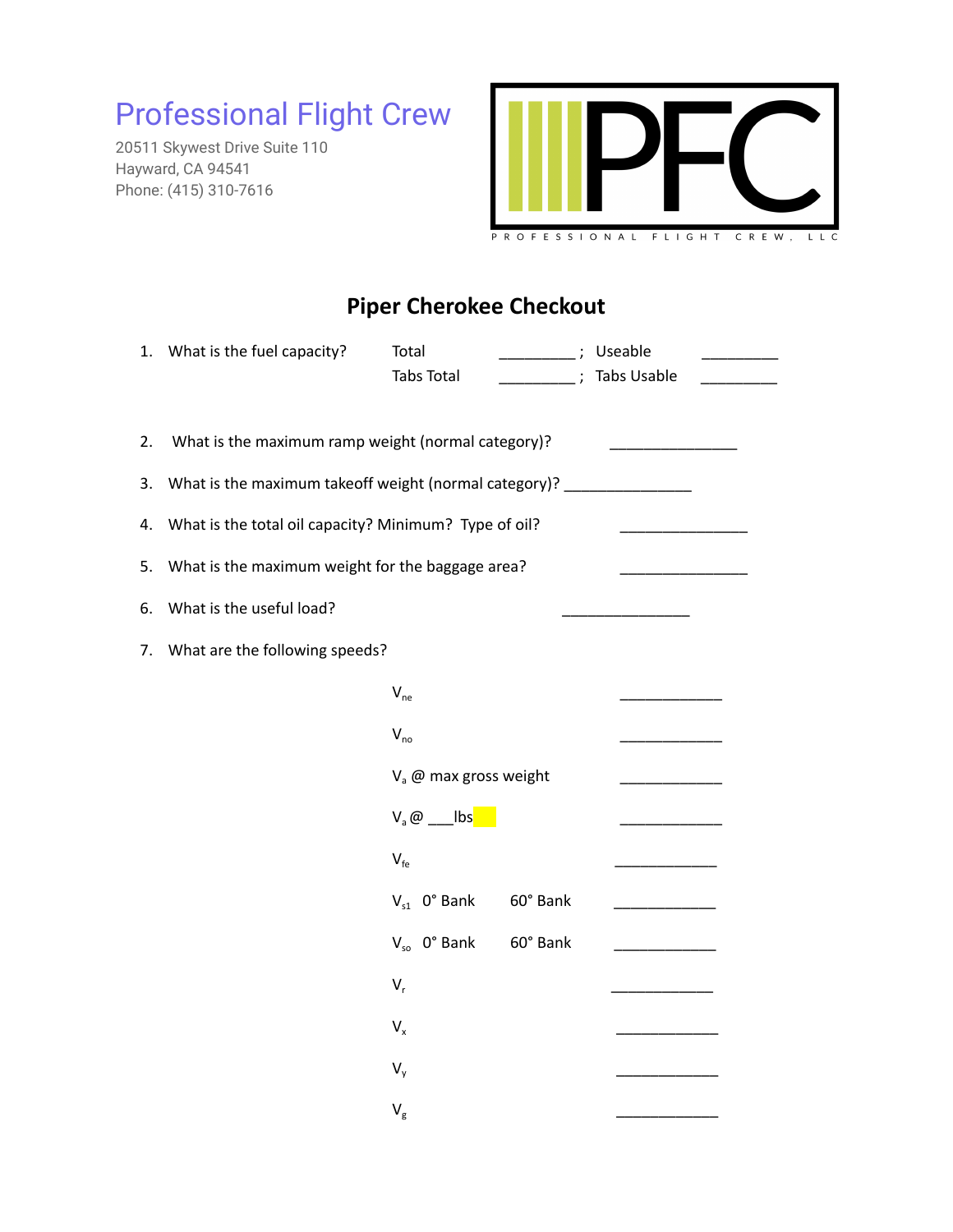- 8. When should the carburetor heat be on?
- 9. When should the electric fuel pump be used?
- 10. How will you manage fuel tank use? (Hint POH, Timer, Checklist)
- 11. How high is HWD Class D?
- 12. How far away from HWD is OAK Class C, and where does it's floor start?
- 13. Explain HWD airport noise abatement procedures. (Can attach relevant diagram)
- 14. Where will you turn base for 10L and 10R?
- 15. What are the TPA's for HWD?
- 16. If returning to HWD via an Oakland transition, can you switch to HWD TWR before instructions to do so from Oakland TWR?
- 17. Explain the likely departure including altitude you will get if departing to the East from 28R? (Hint 3 Crosses)
- 18. Explain the likely arrival including altitude you will get coming from the East or South? (Hint Cal State)
- 19. What are the HWD hot spots? (Use Airport Diagram)
- 20. Can the HWD tower see your aircraft when parked at PFC?
- 21. Where else is your plane not in visible to HWD tower when taxiing?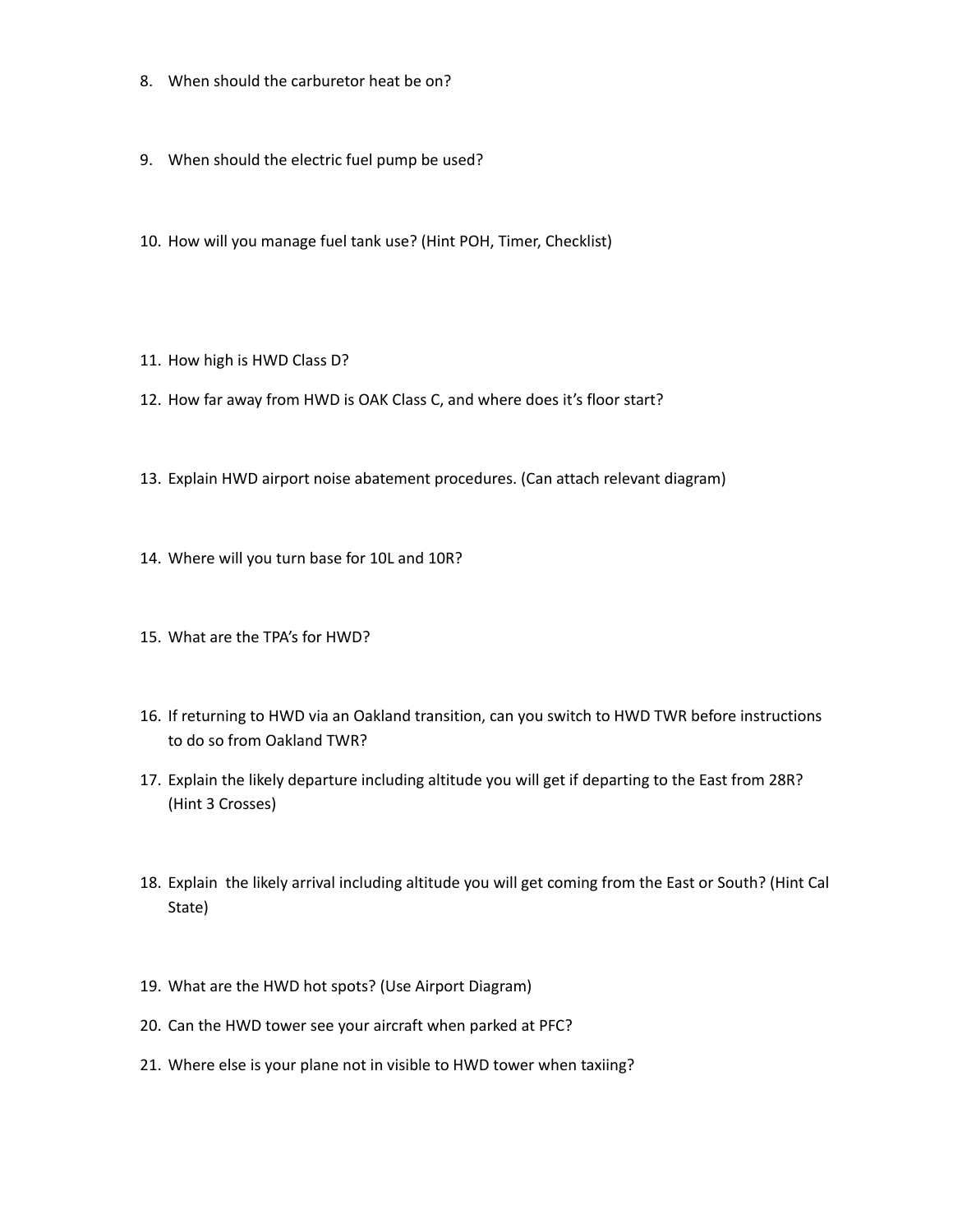22. What is max demonstrated crosswind?

23. What is the takeoff distance (ground roll & clearing a 50' obstacle) at sea level, 75° F?

24. What is the takeoff distance (ground roll & clearing a 50 ft. obstacle) at 5,000' MSL at 90° F?

25. What is the landing distance and ground roll over a 50' obstacle at sea level and 75° F?

26. What is the landing distance and ground roll over a 50' obstacle at 5,000' and 90°F?

27. Calculate a weight and balance for today's flight.

|                                                        | Weight | Arm | Moment |
|--------------------------------------------------------|--------|-----|--------|
| <b>Basic Empty Weight</b>                              |        |     |        |
| Pilot & Front Passenger                                |        |     |        |
| <b>Rear Passengers</b>                                 |        |     |        |
| <b>Baggage</b>                                         |        |     |        |
| Fuel (6 lbs/gallon)                                    |        |     |        |
| Ramp weight (Superly 1) Ibs normal category)           |        |     |        |
| Fuel Allowance for engine start, taxi, run up          |        |     |        |
| Takeoff Weight (Superlingtillum ) Ibs normal category) |        |     |        |
| CG                                                     |        |     |        |